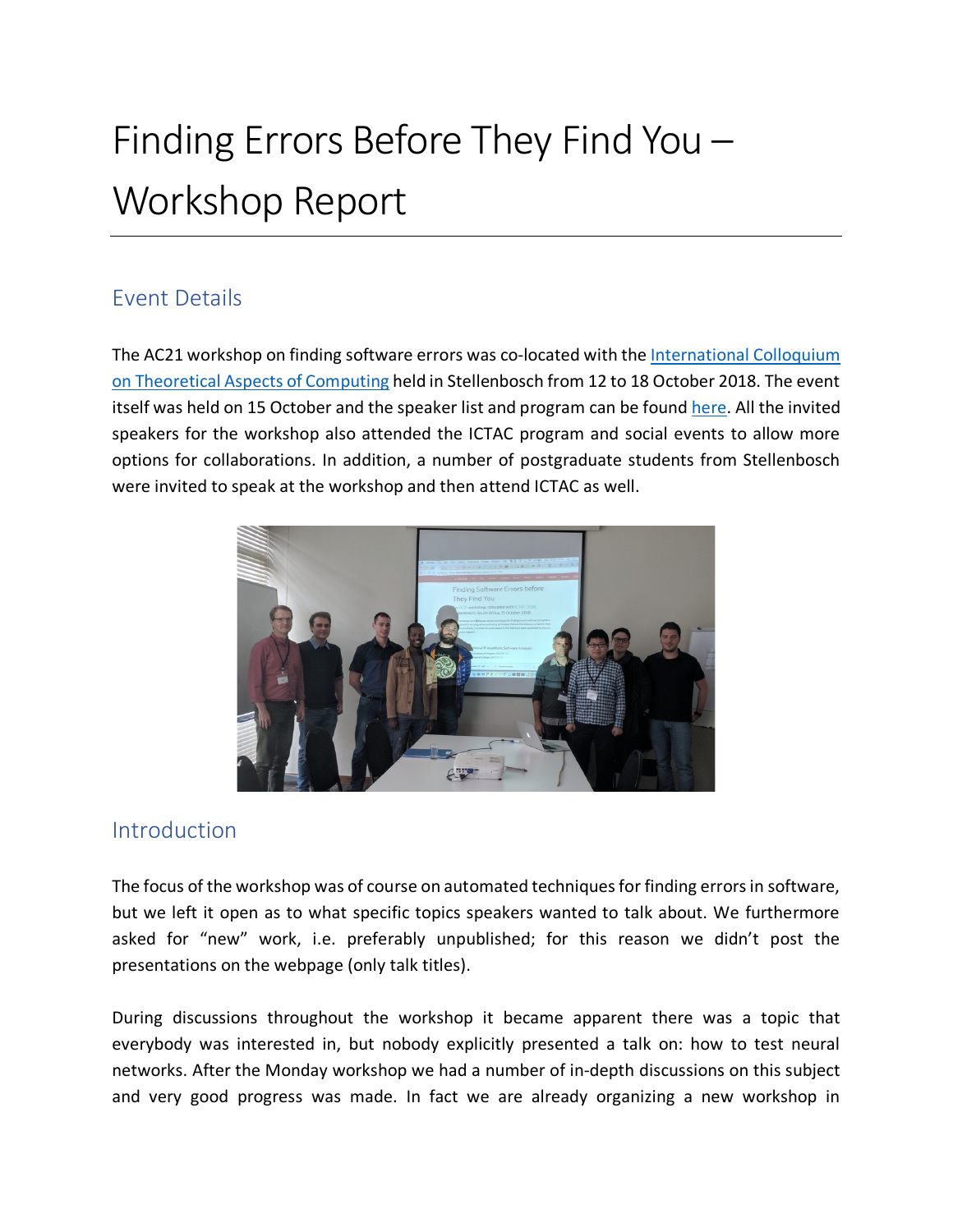Stellenbosch in March 2019 ("Sensemaking in the Digital Age") to further discuss the broader topic of how to incorporate machine learning and related topics in software systems, how interpret their output and how to make sure they behave fairly and correctly.

In the following we will give a brief overview of the presentations.

### Presentations

Prof Matt Dwyer (University of Virginia, USA) and Dr Antonio Filieri (Imperial College London, UK) started off with a joint presentation on how to do compositional software analysis exploiting the likelihood of program behaviors (based on probabilistic symbolic execution). This research looked both at finding errors as well as showing certain properties hold in the software.

Dr Yunho Kim (KAIST, South Korea) showed how one can effectively do unit testing, by extracting system tests that show how the units can be triggered to find errors.

Prof Ina Shaefer (Technische Universität Braunschweig, Germany) showed how one can generate correct programs. This was an interesting alternative to most of the other works that focused on finding errors.

Prof Mike Whalen (University of Minnesota) presented an approach to veritesting of Java code. This technique makes symbolic execution more scalable and thus applicable to more complex Java code.

Prof Jaco Geldenhuys (Stellenbosch University) gave a presentation on two different approaches to doing concolic execution, one based on the Java debugger interface and the other using instrumentation.

Prof Willem Visser (Stellenbosch University) showed how one can combine symbolic execution and fuzzing to find subtle errors.